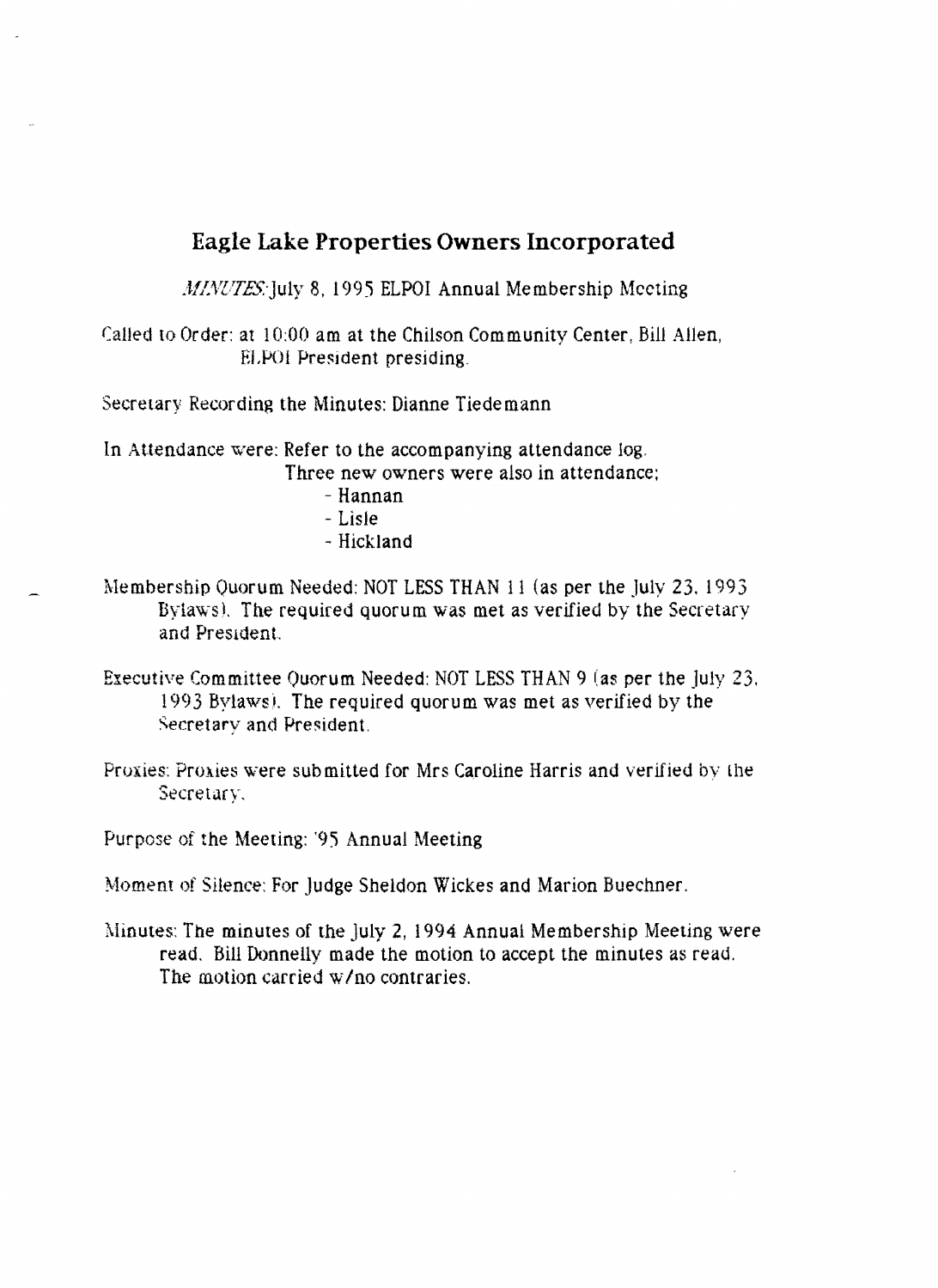Treasurer's Report:

• Balance as of  $7/2/94$ <br>Total Income  $4.077.56$ Total Income (Of which  $$3,400$  was from the Special Milfoil Assessment) Total Expense 2,132.66 Balance as of 7/8/95 3,820.05

(See accompanying *7/2/94-7/8/94* Treasurer's Report for more  $detail.$ 

- Bill Allen pointed out that the ELPOI is spending more than it is taking in.
- A motion was made by Jane Stevens to accept the Treasurer's Report as read by Dianne Tiedemann. The motion carried  $w/no$ contraries.

CommUniCatiOns:

• The letter written by Mr Marc Lisle to ELPOI President Bill Allen, dated April lO. 199), was read aloud to the members present at the meeting The ongmal letter accompanies these minutes

Committee Reports:

• Ruth Cummings presented her report on the status of the reconstruction of Route 74. Her original draft accompanies these minutes. Bill Allen requested that anyone with concerns regarding the alteration of Route 74 or the Causeway should contact him, in writing, so that those concerns can be raised during any negotiation talks that may develop m the future.

• \"'eed & Pollution Control Committee (W&PC): Co-Chairperson Rolf Tiedemann reported on the following;

- The highlights of the Eagle Lake water testing.
- The test results from the EMAP (Environmental Monitoring & Assessment Program) sample collected on Eagle Lake.
- The proposed joining of the Adopt-A-Highway program.
- The availability of and the procedure for using septic dye testing uye.

File, ELPOI Sec.: et ary Records. Manutes 773/95  $\hat{n}$ evised  $\hat{v}_{i}$  (it is in  $\hat{M}$ 

and and the second second second and the second second second second second second second second second second second second second second second second second second second second second second second second second second

 $\mathcal{L}(\mathbf{x},\mathbf{y})$  . The  $\mathcal{L}(\mathbf{x},\mathbf{y})$ 

**Contract Contract**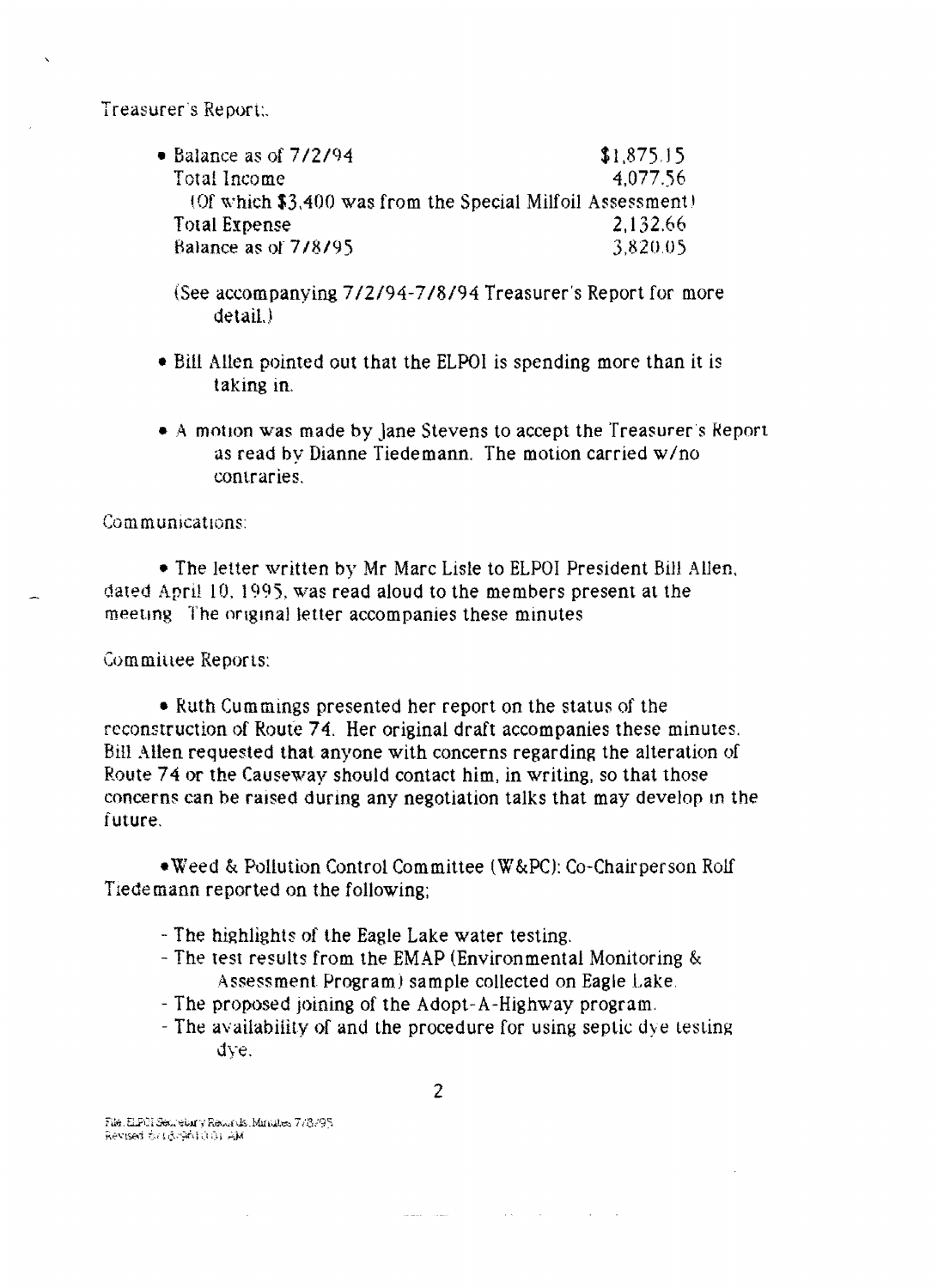• Water Level Committee: Chairperson Robert J. Stevens reported the following:

- That water level is normal for this time of year at the "zero" level.
- That preliminary testing was done in conjunction with the NYS DOT to see about raising the dam water retention level.
- A representative from the NYS DOT agreed 1hat retaining the lake would be no problem and that with two weeks notice they would come out and supervise the job.

• Fish Stocking Committee: Chairperson john DiPofi reported the following;

- $-4.320$  9 Brown Trout were stocked by NYS.
- 2.600 Brown Trout were estimated to have been stocked by Crown Point, according to Bill Allen.

• Membership Committee: Chairperson Lloyd Burroughs reported the following;

- The status on grant applications is as follows; there have been 44 negative or non responses,12 responses w/applications, 7 denials, 5 that haven't been heard from, and the International Paper Grant is still outstanding.
- As a result of this committee report. Paul Burroughs made a motion to have Lloyd send out reminder letters to those members whose dues are past due. John DiPofi seconded the motion. The members present were in general agreement. No formal vote was taken, no contraries were evident.

• Education Committee: Co-Chairperson Wendy Davis reported the following;

- That members need to be aware of the nearby presence of the zebra mussel and safeguard their water intakes and boat motors accordingly, ie. behave as if the mussels were already present in our lake.
- That there are new guidelines for Ticonderoga recycling
- That there is a new July 1st regulation requiring that life jackets be worn by all individuals in all size water craft. Boat cushions are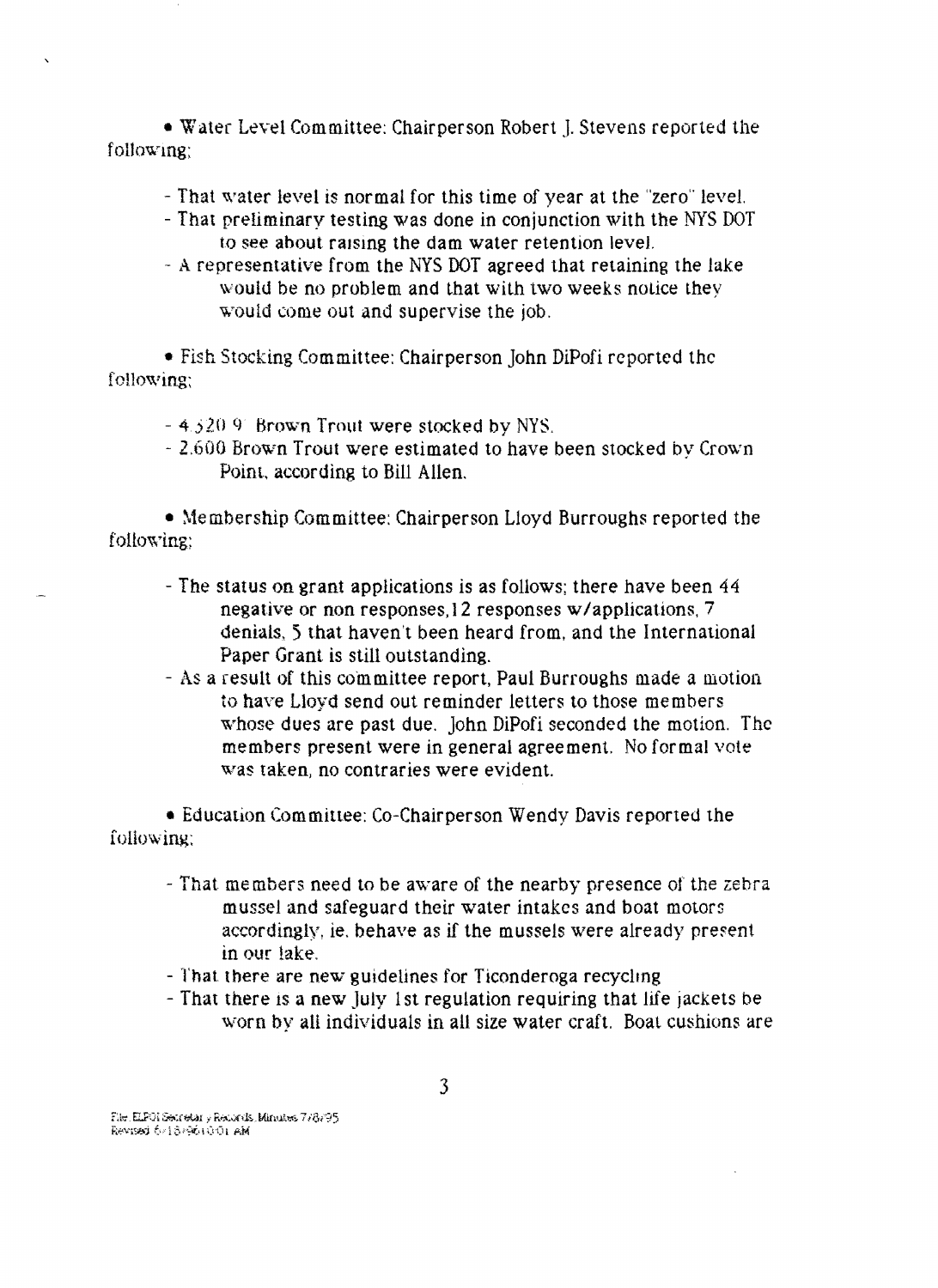no longer considered to be a life saving device and cannot be claimed as such in lieu of a life jacket.

- The meetmg dates for the next COLAM and Ti. Town Board were announced.
- That resident NYS DEC Officer/Game Warden Steven Stubbing was open to receiving any questions from our membership. He can be reached  $\omega$  (518) 585-3280 and will return your call. Mr Stubbing has been observed enforcing NYS laws out on Eagie Lake, Make sure you have a fishing license.as an adult when. you are fishing with children who are under the age requirement for having their own license.
- Gave update on the response so far to the June 7, 1995 Water Use Survey & expanded on the details of how to use of the APA Hand Harvest Permit, both of which were mailed to the memhership this past spring.
- Gave an update on the status of the Weevi1.

Old Business:

• Attorney Roger Wickes has offered to provide the Executive Committee with a model set of by-laws, with no compensation for his time, within 60 days, as a starting point for the redrafting of our own By-laws. Roger has also offered to help us in the short term to meet our responsibiiilies as a Corporation and to get us through the approval process of our future by-laws, Roger additionally offered to answer anyone's questions about our corporation's business except as related to milfoll or litigation matters,

• Bill Allen appointed himself, Dianne Tiedemann and Bill Knauss to be the members of the newly designated By-laws Committee, WIth a pomt of clarification that only the members of this Committee have the authority to vote on the proposed by-laws revisions during the drafting stage. All other individuals providing input into the drafting of the by-laws could do so only m an advisory capacity.

File.ElFÜl Geci etary Records.Minutes 7/8/95 Revised & (3) P610.01 AM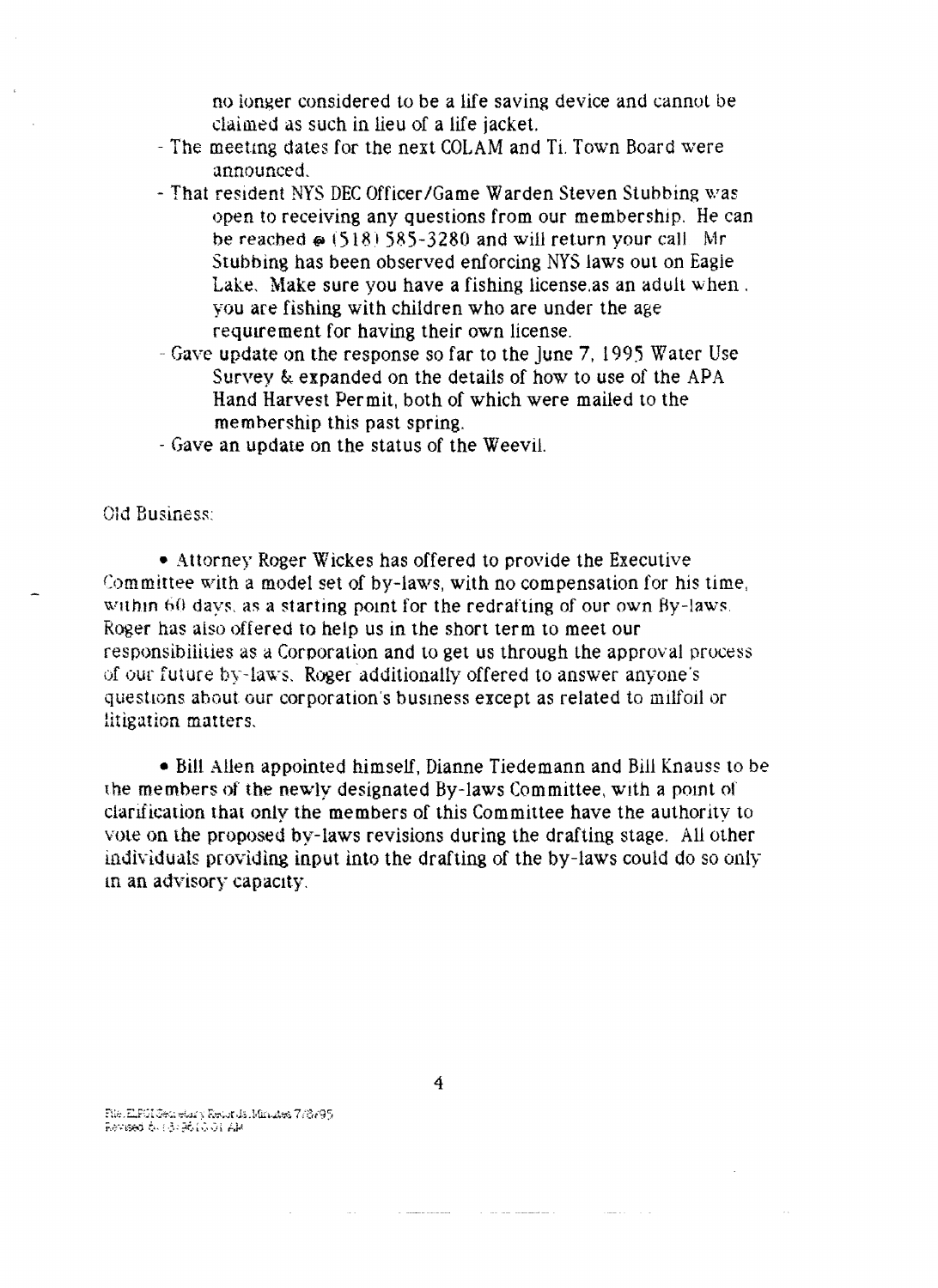New Business:

• Resolution: Clarence Watters withdrew his proposed Resolution (See attached copy) under the stipulation that his proposed Resolution be kept on file with the Education and Weed & Pollution Control Committees. and that the document remain open for points of consideration for future action without making it binding.

• Insurance: John DiPofi made the motion to renew the Directors &. Officers Errors and Omissions General Liability Insurance (D&O E&O GLI) on its anniversary date (March 1996). The motion carried w/no contraries.

• Attorney Designation: Upon Bill Allen's appointing Attorney Roger Wictes to represent the ELPOI, John DiPofi, as a member of the Executive Committee, moved to retain Attorney Roger Wickes as General Attorney for the ELPOI. The motion carried w/no contraries by a vote of the Executive Committee member's present.

• Point of Clarification: The ELPOI President has the appointive power of un "alternate" delegate to represent the ELPOI at COLAM meetings when necessary, and may opt to designate any other Executive Officer as delegate... The current Chairperson of the W&PC Committee is the main delegate that represents the ELPOI at COLAM.

• Adopt - A-Highway: Paul Burroughs made the motion to proceed with the Adopt-A-Highway Program. for implementation in 1996. with Paul Burroughs as Chairperson for this program, pending insurance requirements needs are met to our or Paul Burroughs's.satisfaction The motion carried \1'/no contraries.

• COLAM Video Tape: John DiPofi made the motion that the Eurasion Watermilfoil Sub-Committee purchase the COLAM produced video tape at a  $\cos \theta$  \$10. The motion carried with no contraries.

Fill : ELFOI GEN et an y Records, Minutes, 778795 revised:6. (6. ; 3. 10 Ot AM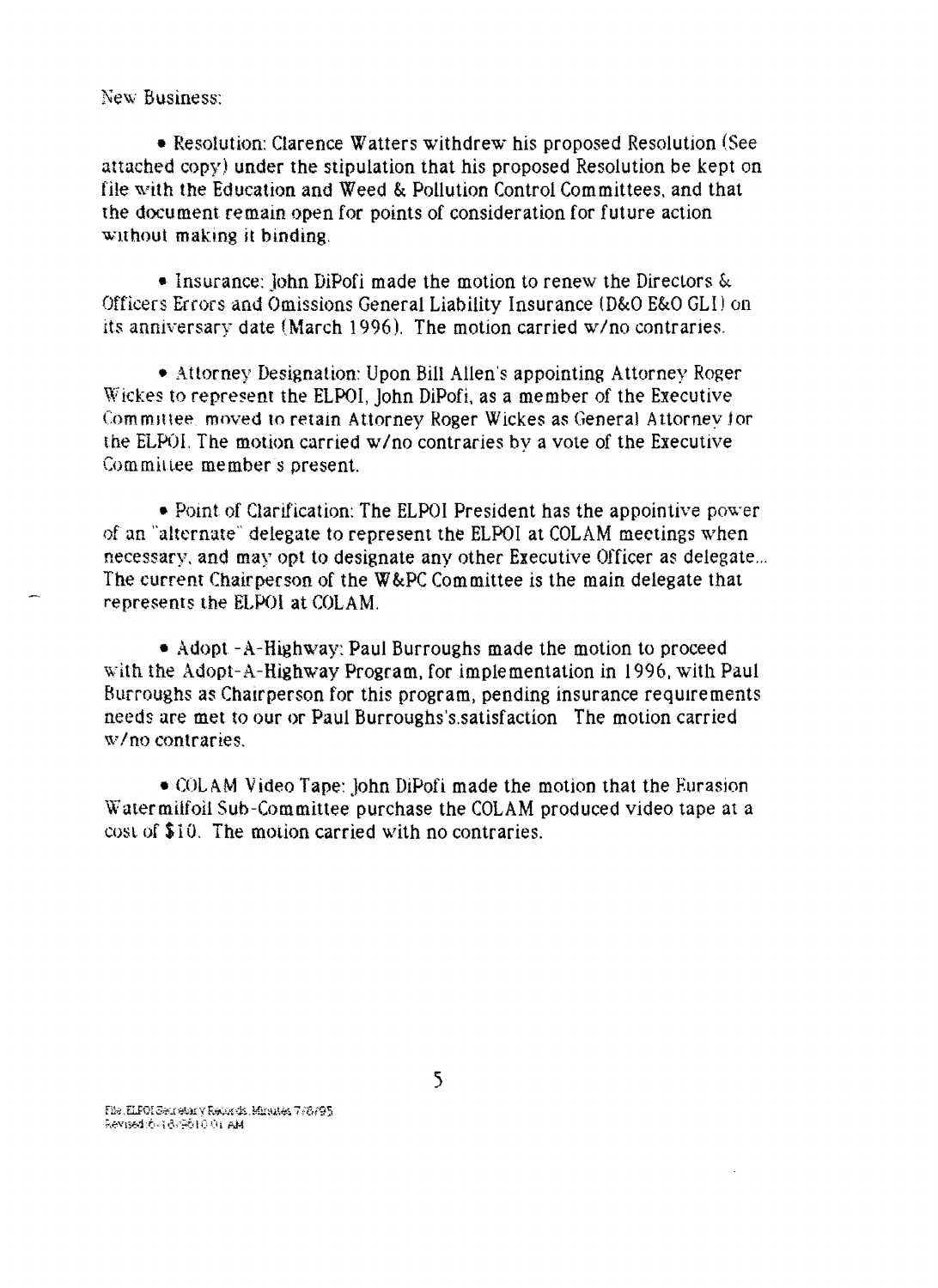(Note: WHAT FOLLOWS BELOW in italic print is text taken from the 7/7/96) Annual Executive Committee Meeting MINUTES. It appears that no action was taken on this issue at/during the meeting of the membership on 7/8/96, as was intended. Due to problems in the recording of the meeting on cassette tape, perhaps it was addressed, but the secretary's hand written notes taken during this meeting do NOT indicate that this item was *i* heazenbbs

• The decision was made to rescind our Corporation's membership in the Federation of Lakes Association (FOLA) (via a motion to be made at the Annual Meeting of the Membership on 7/8/95) and go with just an individual membership, as a cost saving move. This would still allow for the retention of the "right to a vote", access to educational materials, etc.... The individual to hold this membership still needs to be designated.

**Annual Contributions:** 

• Motion: Paul Burroughs made the motion to continue the three annual contributions of \$50 each to the following organizations;

- The Moses Ludington Hospital Auxiliary
- The Chilson Volunteer Fire Department
- The Ticonderoga Emergency Squad

The motion carried w/no contraries.

Election of Officers/Nominations:

• Election of Officers: Bill Donnelly made the motion to elect the following Officers and the motion carried w/no contraries.

- Bill Allen, President
- John DiPofi, Vice-President
- Dianne Tiedemann, Secretary
- Peter Buechner, Treasurer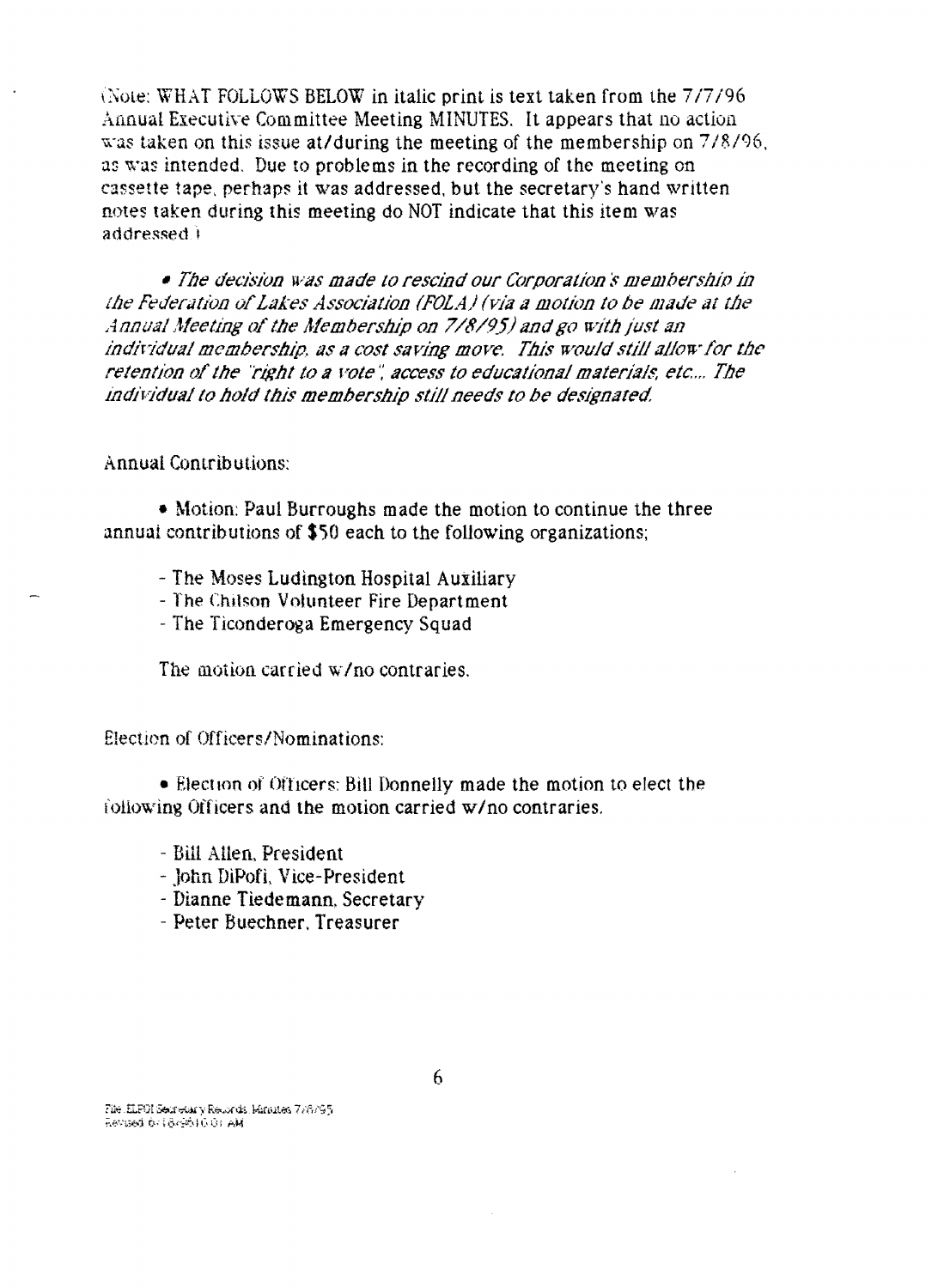Note : The elections were based upon the following agreements made amongst the various elected officers as follows: Bill Knauss agreed to step down as Vice-President if someone was willing to take his place. John DiPofi agreed to fill the Vice-President position if Bill Allen would stay on one more vear as President. Bill Allen agreed to stay on one more year if John DiPofi agreed to step in up as President the following year (July '97). john agreed to step up in 97. Dianne Tiedemann agreed to stay on one more year as Secretary if Bill Allen stayed on as President. Bill Allen agreed to stay on one more vear under the terms John DiPofi had agreed to. Treasurer Peter Buechner was not present but had NOT indicated he was leaving his position.

• Staffing of three member the Nominating Committee - The volunteers that came forward were Barbara DiPofi as Chairperson, Forrest Lisle, and Bill Donnelly.

• Vacancy on the Executive Committee for the position of '"Member At Large': Wendy Davis made the motion to nominate Bill Knauss to fill the position. The motion carried *wIno* contraries.

Site of the Next Annual Membership Meeting:

• Motion: Bill Knauss made the motion to have the next annual membership meeting at the Chilson Community Center on July 13th. 1996 at 10:00 am. The motion carried *wIno* contraries.

Site of the Next Special Membership Meeting:

• Motion: Wendy Davis made the motion to have the next Special Membership Meeting at the Chilson Community Center on August 26th. J996 at 10:00 am. (Items to be included in the agenda for this special meeting need to be submitted in writing to the Secretary by August 12th.) The motion carried wIno contraries.

Adjournment: The motion to adjourn was made by  $\lim_{n \to \infty}$  Davis at pm and carried *wIno* contraries.

Dianne E. Tiede mann ELPOI Secretary

File: ELPOI Jean-star y Records. Minutes. 7/0/95  $i$  and  $i$   $i$  is  $i$  .  $j$  is  $i$  of  $i$  and  $i$